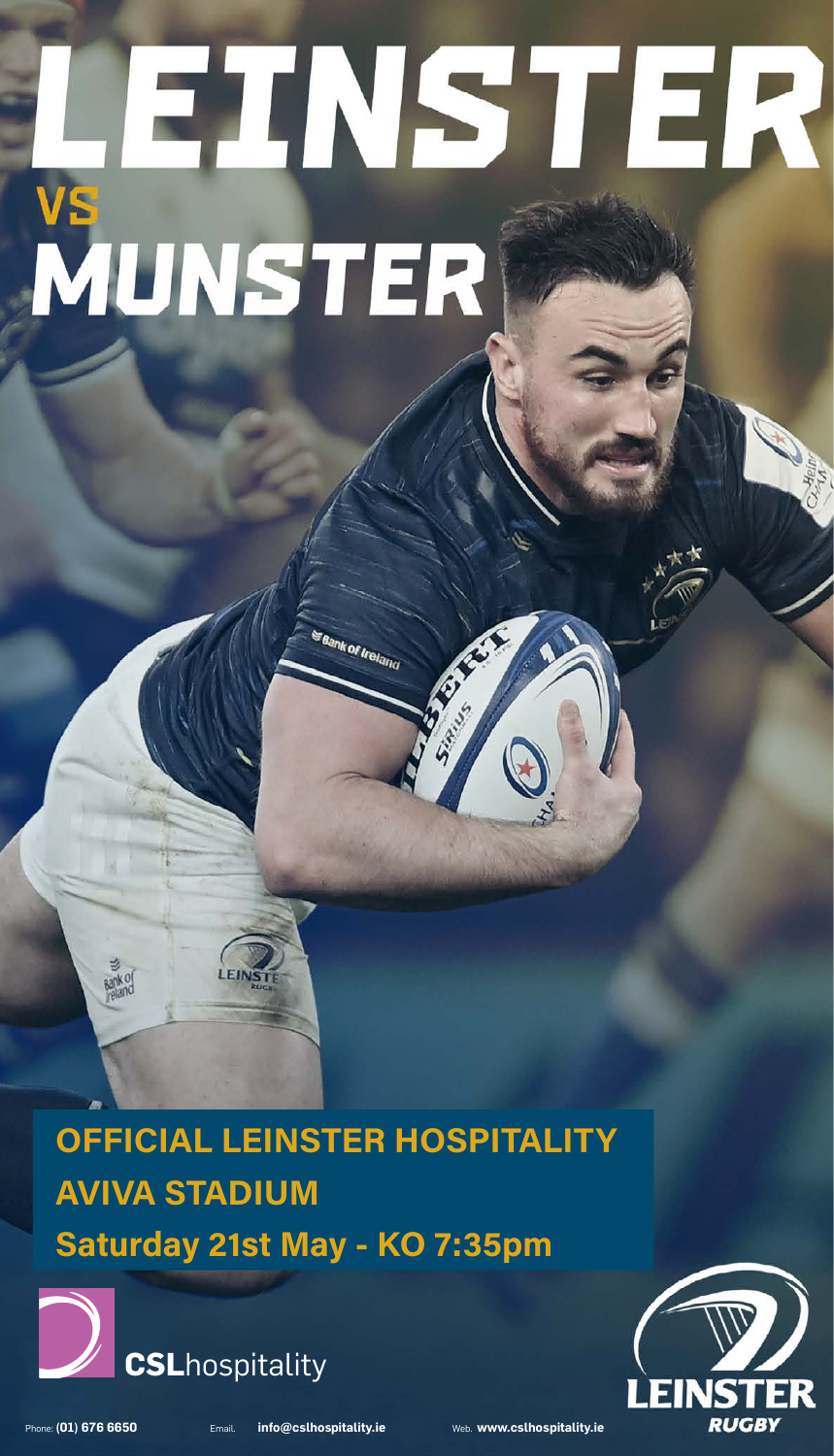#### **Leinster v Munster AVIVA STADIUM** Saturday 21st May. KO 7.35pm.





## **THE PRESIDENTS TERRACE**

The Presidents Terrace is located on Level 2 of Aviva Stadium. Enjoy the lively atmosphere of the popular Leinster Rugby Hospitality lounge. This great facility offers fantastic premium level match tickets just minutes away.

PRESIDENTS TERRACE HOSPITALITY INCLUDES

- Early entrance to the official Presidents Terrace hospitality facility in Aviva Stadium, Level 2.
- •Reserved Premium Level seated match ticket within the 22 metre lines (section 326/327)
- •Pre-match 3 course meal with wine
- •Pre-match interview with past players
- •Digital match programme
- •Pre and post-match complimentary bar with beer, wine & soft drinks (2 hours pre and ½ hour post)

#### **Cost: €375 per person + VAT**

Private tables of 10 or 12 apply with smaller groups being catered for on shared tables.





[Email us](mailto:info%40cslhospitality.ie?subject=Leinster%20v%20Munster)